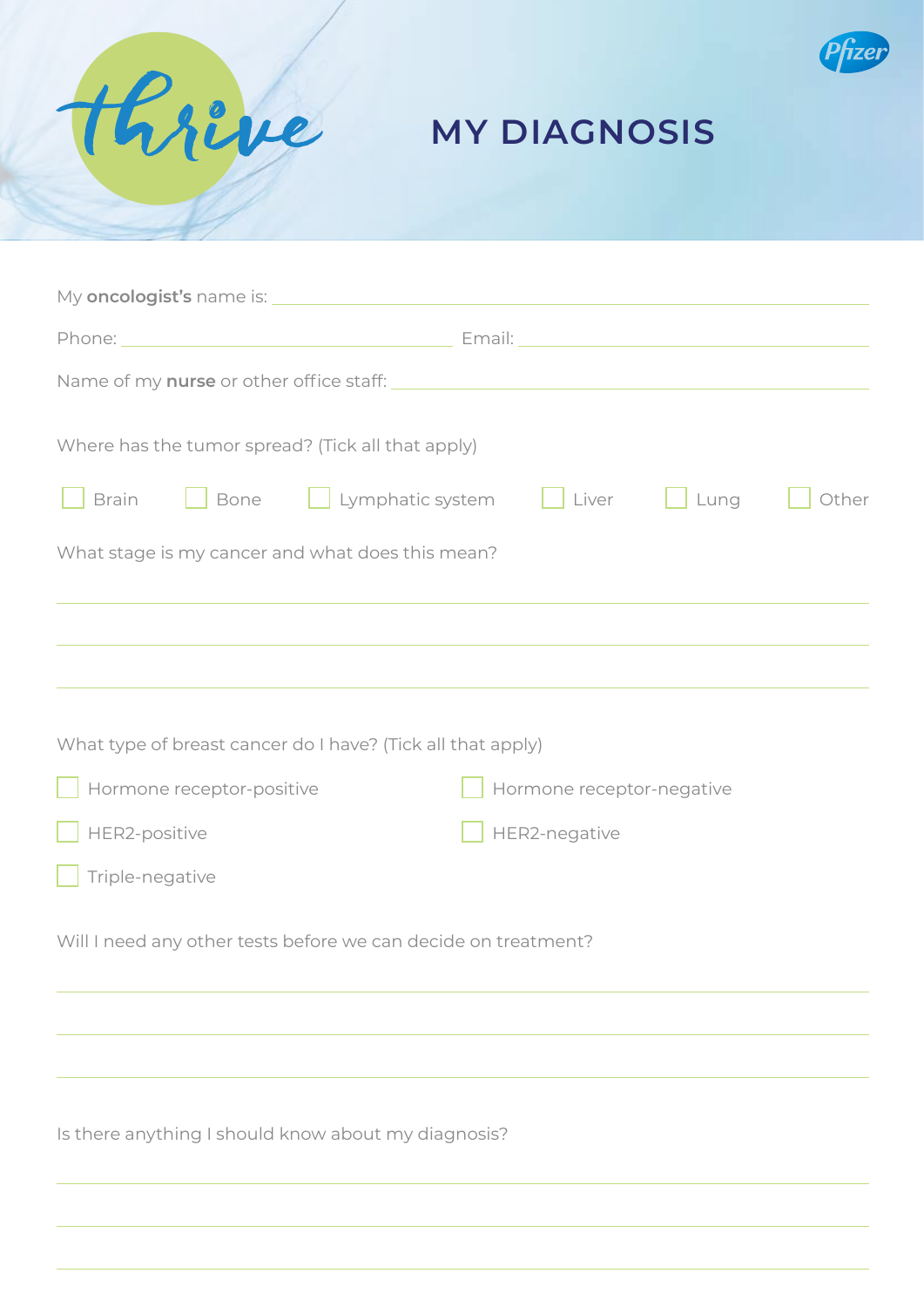

## **MY TREATMENT**

What treatment options would you recommend for me and why? Are these the best treatment options for me?

What risks or side effects are there to the treatments you suggest? Are there things I can do to reduce these side effects?

What would the goal of the treatment be?

Do I need to change my diet?

Rre

ve

I am worried about losing my hair, is there anything I can do to prevent this?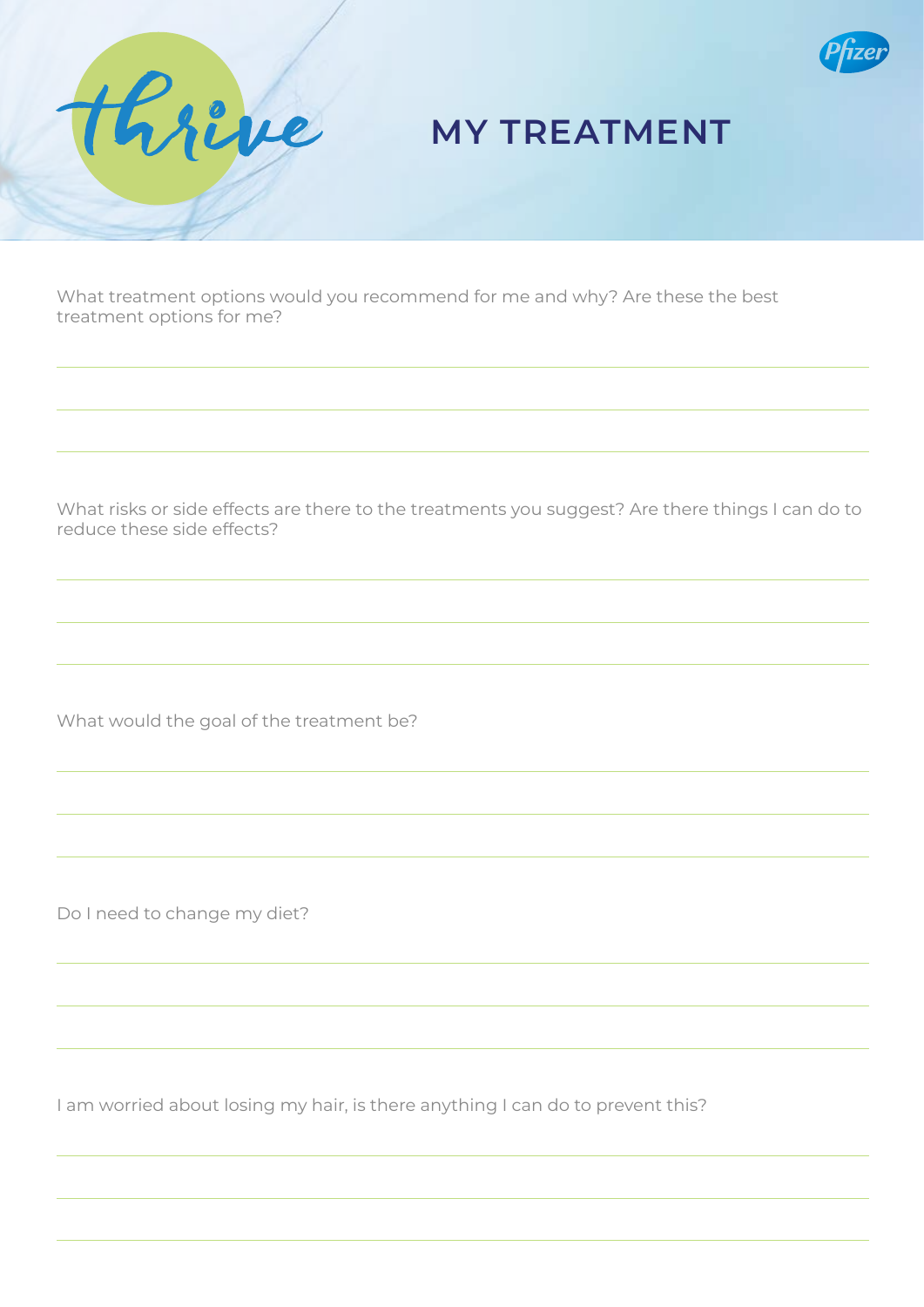



### **MY TREATMENT**

How long will treatment last? What will it be like? Where will it be done?

Will I need an intravenous infusion?

How often do I need to follow up with you?

How do I know if I am doing well or if my cancer has progressed?

Will I be getting any radiation or surgery?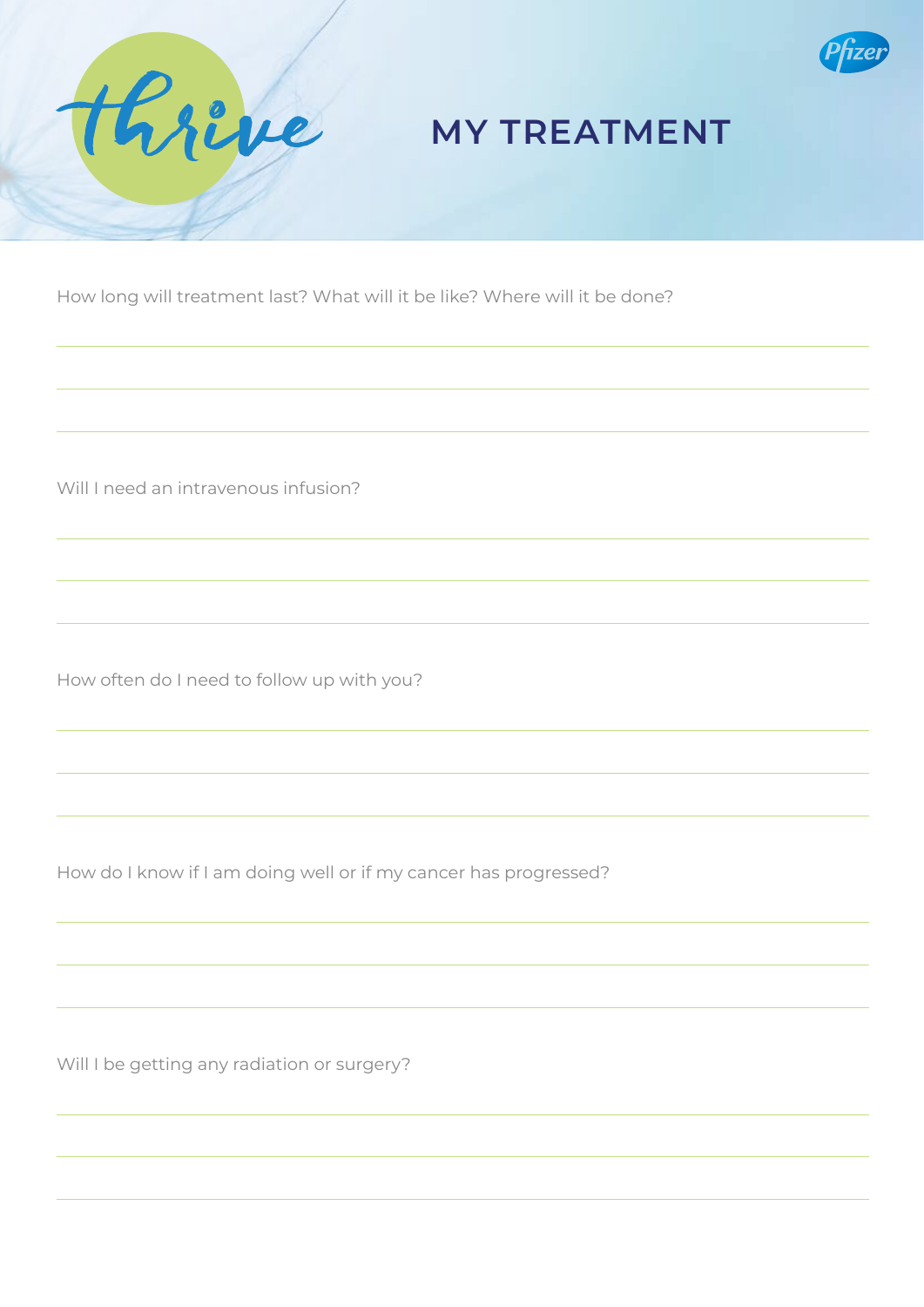

### **MY EMOTIONS**

Does your hospital provide any psychosocial support or are there any patient support groups I can join?

thrève

Do you know of any counselors experienced in helping people with metastatic cancer?

| Name: | Phone number: |
|-------|---------------|
| Name: | Phone number: |
| Name: | Phone number: |
| Name: | Phone number: |

Would you be able to provide any recommendations for patient support groups?

Is there any patient assistance program for the treatment that I am taking or financial aid for metastatic cancer available in Malaysia?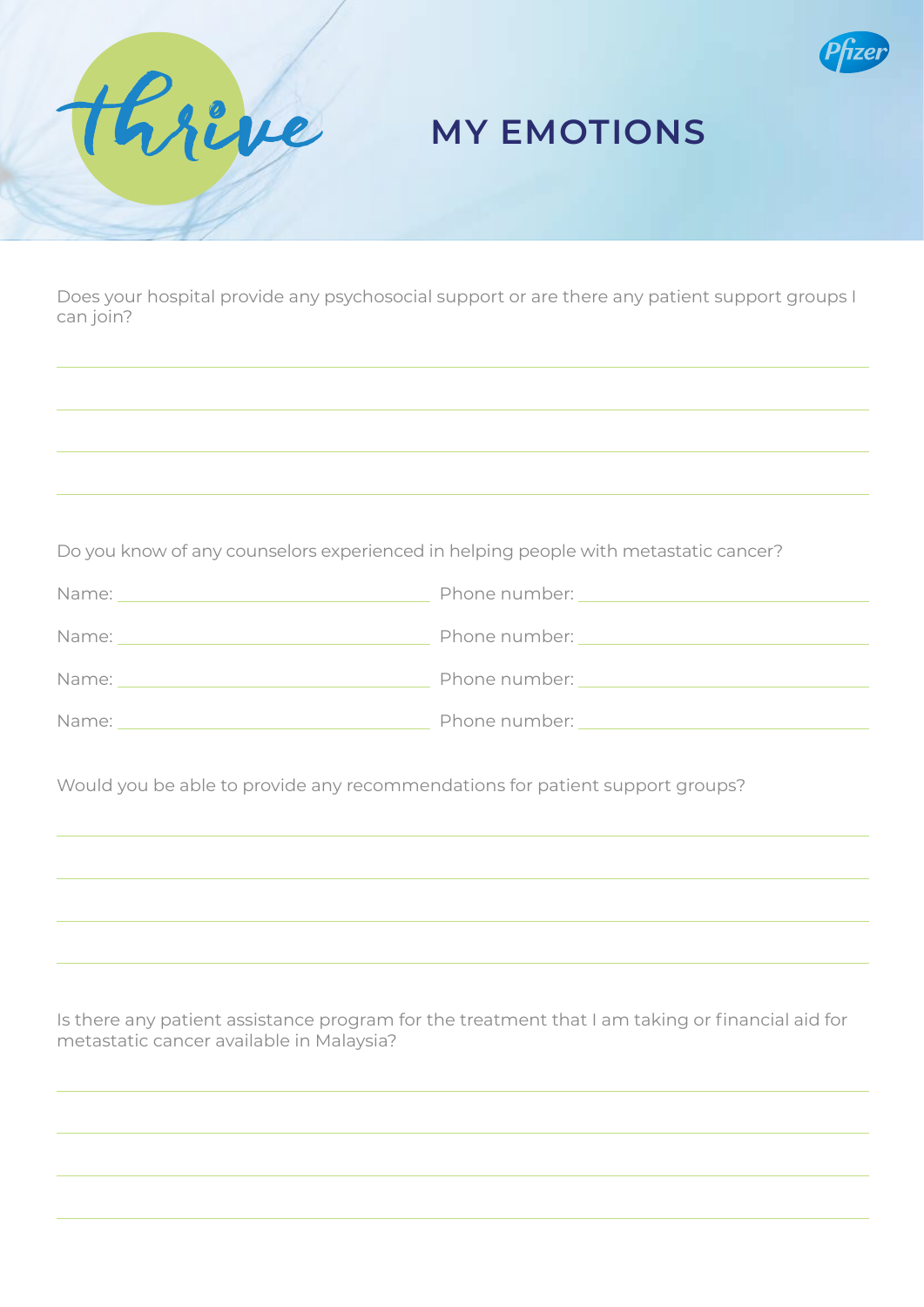

# ve hr

### **MY HEALTH**

I am concerned about my diet. Do you know of any dieticians experienced in working with people who are taking anticancer medicines and chemotherapy?

Name: Name: Phone number:

Is there anything I can do to help myself feel stronger/less exhausted?

Are there any complementary therapies or specific centers that you would recommend for patients diagnosed with cancer?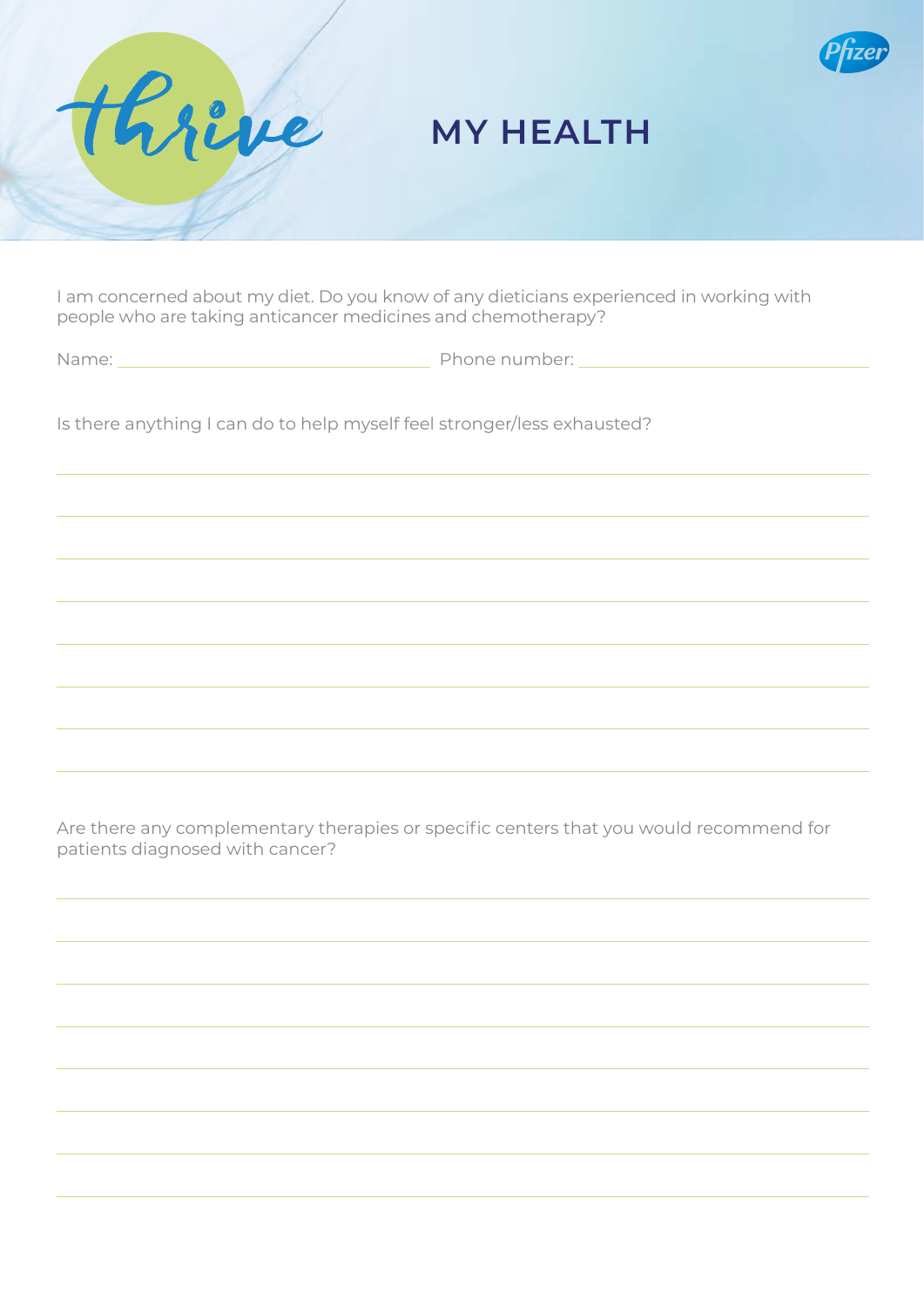



### **MY WORK**

How will treatment affect my daily activities?

Can I still work full-time?